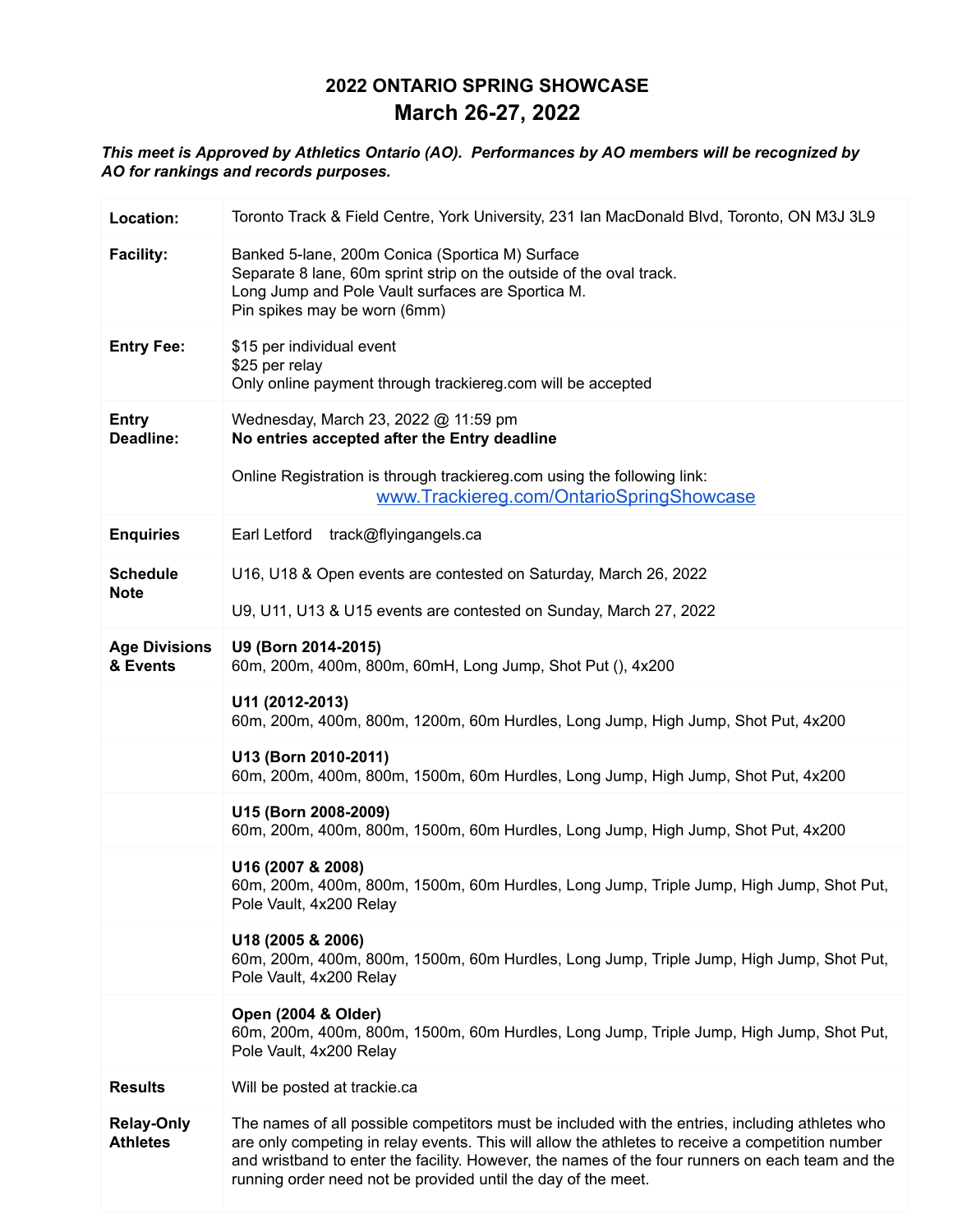### **Shot Put Implement Specifications**

| <b>Division</b>       | Weight  |
|-----------------------|---------|
| U9 Girls & U9 Boys    | 1.50kg  |
| U11 Girls & U11 Boys  | 2.00 kg |
| U13 Girls & U13 Boys  | 2.73 kg |
| U15 Girls & U15 Boys  | 2.73 kg |
| U16 Girls & U18 Girls | 3.00 kg |
| U16 Boys              | 4.00 kg |
| U18 Boys              | 5.00 kg |
| Open Women            | 4.00 kg |
| Open Men              | 7.26 kg |

### **Hurdles Specifications**

| <b>Division</b>       | # of Hurdles | Height      | Dist. to 1 <sup>st</sup> Hurdle | Dist. between Hurdles |
|-----------------------|--------------|-------------|---------------------------------|-----------------------|
| U9 Girls & U9 Boys    | 5            | 12" (30 cm) | 11.50m                          | 7.00m                 |
| U11 Girls & U11 Boys  | 5            | 18" (45 cm) | 11.50m                          | 7.00m                 |
| U13 Girls & U13 Boys  | 5            | 24" (60 cm) | 11.50m                          | 7.00m                 |
| U15 Girls & U15 Boys  | 5            | 27" (68 cm) | 11.50m                          | 7.50m                 |
| U16 Girls             | 5            | 0.762m      | 12.00m                          | 8.00m                 |
| U <sub>18</sub> Girls | 5            | 0.762m      | 13.00m                          | 8.50m                 |
| U16 Boys              | 5            | 0.840m      | 13.00m                          | 8.50m                 |
| U18 Boys              | 5            | 0.914m      | 13.72m                          | 9.14m                 |
| Open Women            | 5            | 0.840m      | 13.00m                          | 8.50m                 |
| Open Men              | 5            | 1.067m      | 13.72m                          | 9.14m                 |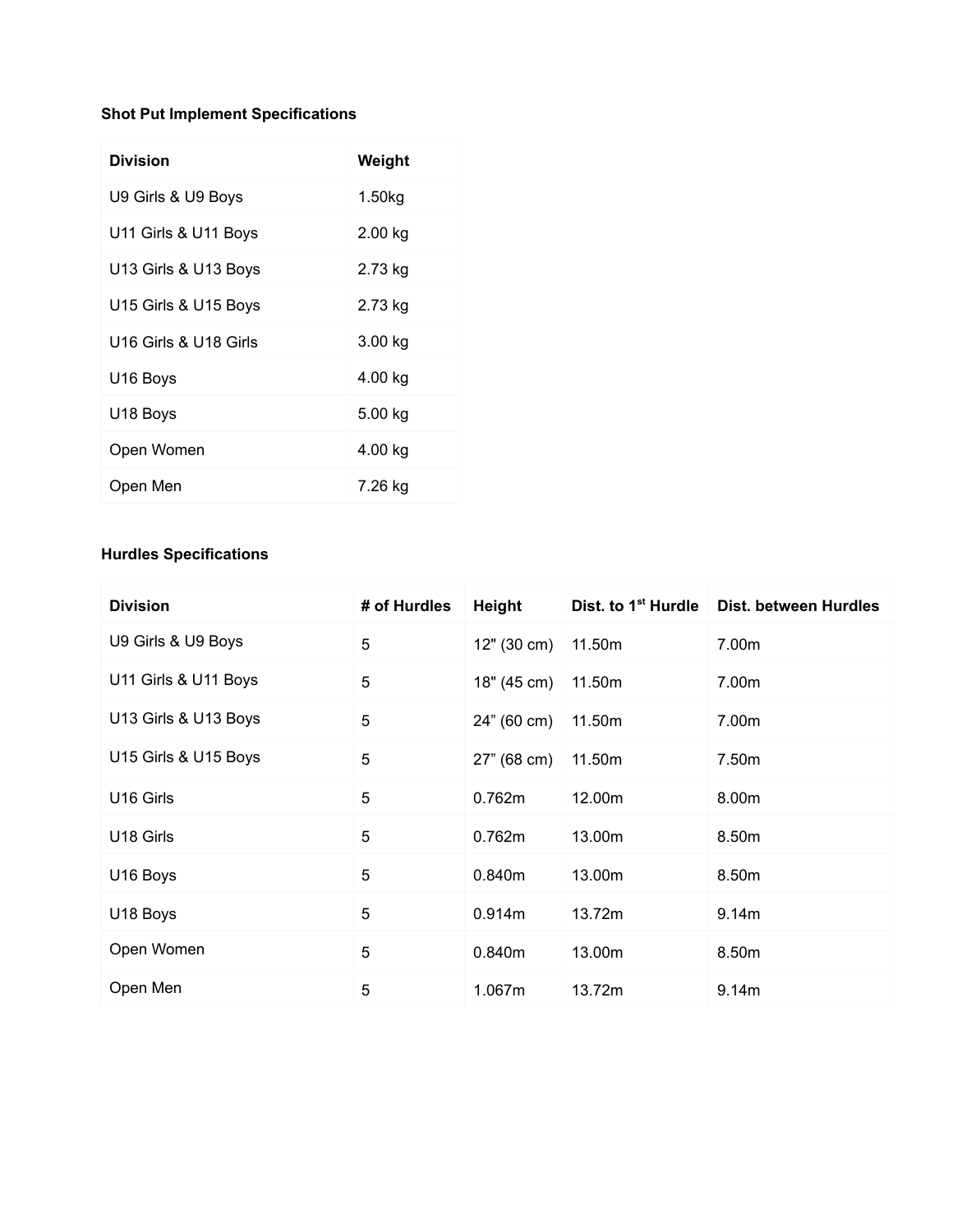| <b>Facility Rules</b>           | Only officials, volunteers and competitors are permitted into the Field House. All others must<br>go to the spectator gallery upstairs.                                                              |
|---------------------------------|------------------------------------------------------------------------------------------------------------------------------------------------------------------------------------------------------|
|                                 | All competition and official working areas are off limits to non-competitors at all times.                                                                                                           |
|                                 | Maximum spike length is 5mm (9mm for High Jump). Spiked shoes may be checked at any<br>time for spike length. No pin style spikes are allowed on the track. Only pyramid spikes will be<br>allowed.  |
|                                 | NO street shoes or boots on the track surface. Please ensure you bring running shoes to<br>change into as you will not be allowed into the Field House without them.                                 |
| <b>Packet Pickup</b>            | Coaches must pick up their team packet from the Hospitality Room upstairs.                                                                                                                           |
| <b>Meet</b><br><b>Admission</b> | Entry to the Field House is by wristband only. Wristbands for athletes and coaches are<br>included in the team's packet. Each team is allotted 1 coach wristband for every 8 athletes<br>registered. |
| <b>Schedule</b>                 | A copy of the Tentative schedule is attached. Event times are approximate. The Final<br>schedule will be posted at trackiereg.com after the entry deadline.                                          |
| <b>Awards</b>                   | There will be a medal presentation ceremony at the conclusion of each event.<br>The top 8 finishers in each event will receive a medal                                                               |
| <b>Implements</b>               | Throwing implements are provided                                                                                                                                                                     |
| <b>Advancement</b><br>to Finals | The top 8 times from the qualifying round of the 60m Dash and 60m Hurdles will advance to<br>the Finals. All other running events will be run as Timed Finals.                                       |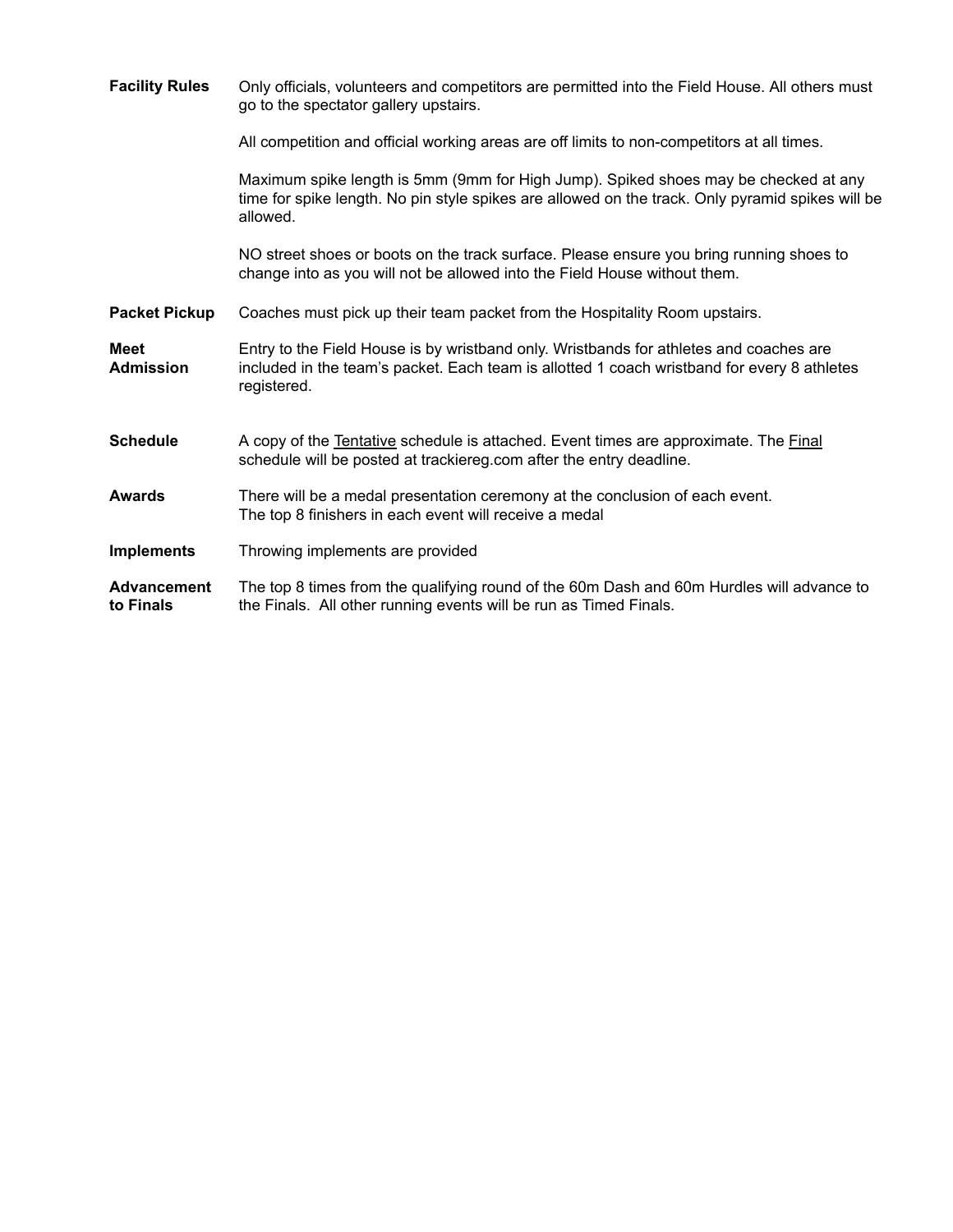## **2022 ONTARIO SPRING SHOWCASE TENTATIVE SCHEDULE**

### **Saturday, March 26, 2022 (U16, U18 & OPEN DIVISION)**

## **DAY 1 - TRACK EVENTS**

| 09:00 | <b>400m Timed Sections</b>                                     |
|-------|----------------------------------------------------------------|
|       | U16 Girls, U16 Boys, U18 Girls, U18 Boys, Open Women, Open Men |
|       |                                                                |
| 10:15 | <b>1500m Timed Sections</b>                                    |
|       | U16 Girls, U16 Boys, U18 Girls, U18 Boys, Open Women, Open Men |
|       |                                                                |
| 10:30 | 60m Heats (if necessary)                                       |
|       | U16 Girls, U16 Boys, U18 Girls, U18 Boys, Open Women, Open Men |
|       |                                                                |
| 11:30 | 60m Finals                                                     |
|       | U16 Girls, U16 Boys, U18 Girls, U18 Boys, Open Women, Open Men |
|       |                                                                |
|       | <b>LUNCH BREAK</b>                                             |
|       |                                                                |
| 01:00 | <b>200m Timed Sections</b>                                     |
|       | U16 Girls, U16 Boys, U18 Girls, U18 Boys, Open Women, Open Men |
|       |                                                                |
| 01:30 | 60m Hurdle Heats (if necessary)                                |
|       | U16 Girls, U16 Boys, U18 Girls, U18 Boys, Open Women, Open Men |
|       |                                                                |
| 02:30 | <b>60m Hurdle Finals</b>                                       |
|       | U16 Girls, U16 Boys, U18 Girls, U18 Boys, Open Women, Open Men |
|       |                                                                |
| 02:45 | <b>800m Timed Sections</b>                                     |
|       | U16 Girls, U16 Boys, U18 Girls, U18 Boys, Open Women, Open Men |
|       |                                                                |
| 03:30 | 4 x 200m Relay Timed Sections                                  |
|       | U16 Girls, U16 Boys, U18 Girls, U18 Boys, Open Women, Open Men |

- The "Final" schedule will be released after the entries deadline
- Oval and Straight may run simultaneously where necessary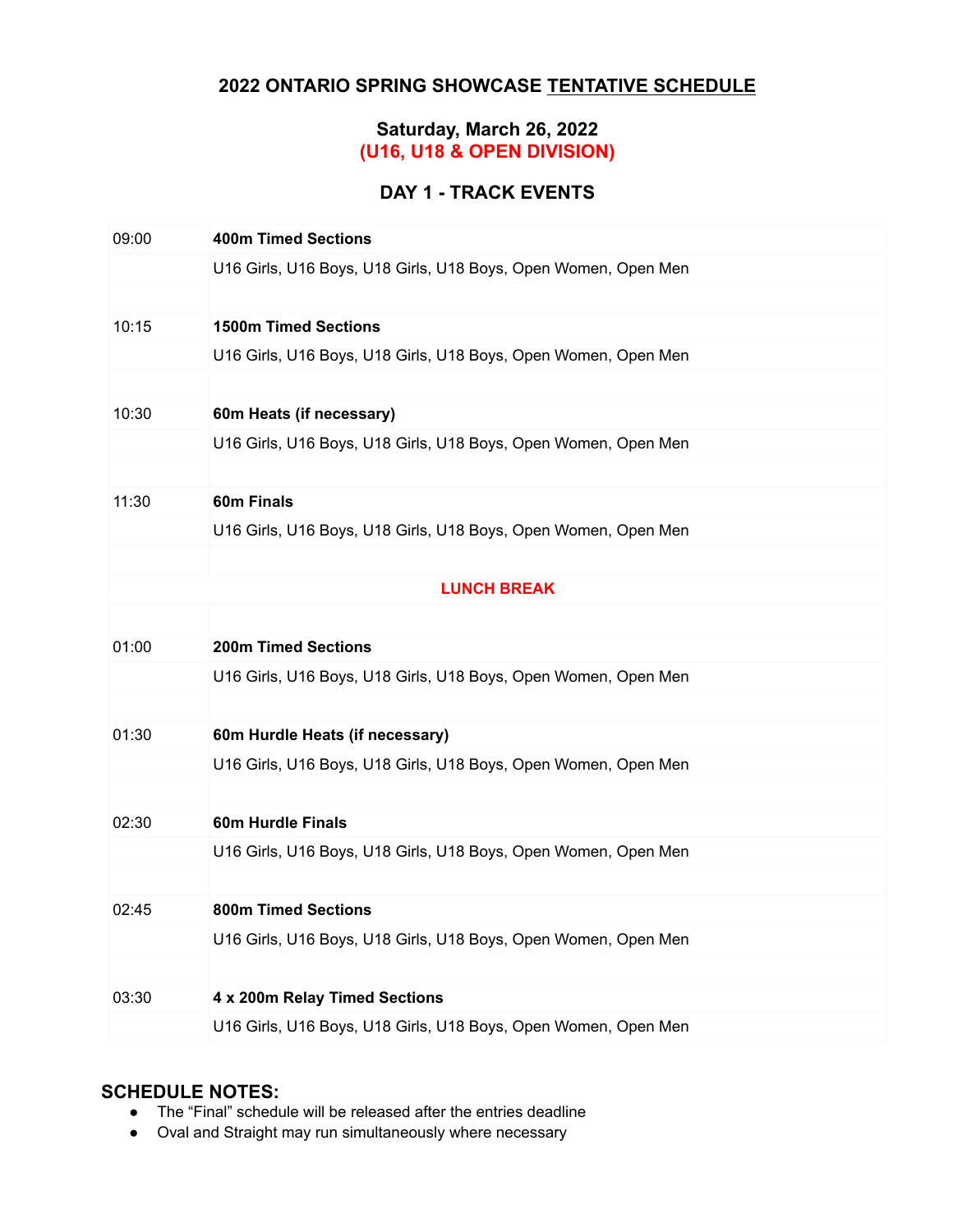### **2022 ONTARIO SPRING SHOWCASE TENTATIVE SCHEDULE Saturday, March 26, 2022 (U16, U18 & OPEN DIVISION)**

### **DAY 1 - FIELD EVENTS**

| 09:00 | Long Jump          | U16 Girls & U18 Girls             |
|-------|--------------------|-----------------------------------|
|       | High Jump          | U16 Boys, U18 Boys & Open Men     |
|       | Shot Put           | Open Women                        |
|       | Pole Vault         | U16 Girls, U18 Girls & Open Women |
|       |                    |                                   |
| 10:00 | Shot Put           | U18 Girls                         |
|       |                    |                                   |
| 10:30 | Long Jump          | Open Women                        |
|       | Triple Jump        | U16 Boys, U18 Boys & Open Men     |
|       |                    |                                   |
| 11:00 | Shot Put           | U16 Girls                         |
|       |                    |                                   |
|       | <b>LUNCH BREAK</b> |                                   |
|       |                    |                                   |
| 01:00 | Long Jump          | U16 Boys & U18 Boys               |
|       | High Jump          | U16 Girls, U18 Girls & Open Women |
|       | <b>Shot Put</b>    | Open Men                          |
|       | Pole Vault         | U16 Boys, U18 Boys & Open Men     |
|       |                    |                                   |
| 02:00 | Shot Put           | U18 Boys                          |
|       |                    |                                   |
| 02:30 | Long Jump          | Open Men                          |
|       | Triple Jump        | U16 Girls, U18 Girls & Open Women |
|       |                    |                                   |
| 03:00 | Shot Put           | U16 Boys                          |

- The "Final" schedule will be released after the entries deadline
- Oval and Straight may run simultaneously where necessary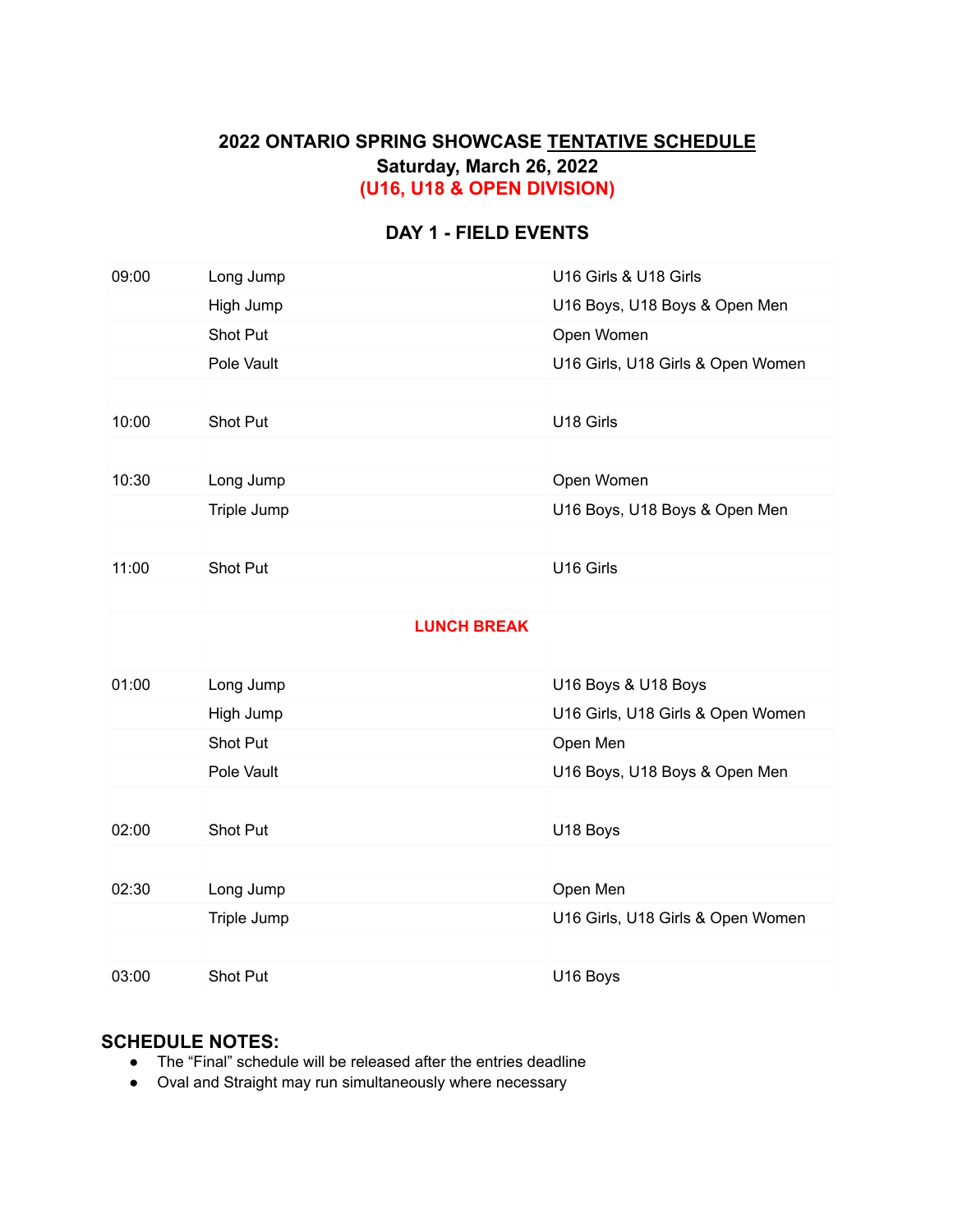## **2022 ONTARIO SPRING SHOWCASE TENTATIVE SCHEDULE Sunday, March 27, 2022 (U9, U11, U13 & U15 DIVISION)**

### **DAY 2 - TRACK EVENTS**

| 09:00 | <b>400m Timed Sections</b>                                                       |  |  |
|-------|----------------------------------------------------------------------------------|--|--|
|       |                                                                                  |  |  |
|       | U9 Girls, U9 Boys, U11 Girls, U11 Boys, U13 Girls, U13 Boys, U15 Girls, U15 Boys |  |  |
|       |                                                                                  |  |  |
| 10:15 | <b>1200m Timed Sections</b>                                                      |  |  |
|       | U11 Girls, U11 Boys                                                              |  |  |
|       |                                                                                  |  |  |
| 10:30 | <b>1500m Timed Sections</b>                                                      |  |  |
|       | U13 Girls, U13 Boys, U15 Girls, U15 Boys                                         |  |  |
|       |                                                                                  |  |  |
| 10:45 | 60m Heats (if necessary)                                                         |  |  |
|       | U9 Girls, U9 Boys, U11 Girls, U11 Boys, U13 Girls, U13 Boys, U15 Girls, U15 Boys |  |  |
|       |                                                                                  |  |  |
| 11:45 | 60m Finals                                                                       |  |  |
|       | U9 Girls, U9 Boys, U11 Girls, U11 Boys, U13 Girls, U13 Boys, U15 Girls, U15 Boys |  |  |
|       |                                                                                  |  |  |
|       | <b>LUNCH BREAK</b>                                                               |  |  |
|       |                                                                                  |  |  |
| 01:00 | <b>200m Timed Sections</b>                                                       |  |  |
|       | U9 Girls, U9 Boys, U11 Girls, U11 Boys, U13 Girls, U13 Boys, U15 Girls, U15 Boys |  |  |
|       |                                                                                  |  |  |
| 01:30 | 60m Hurdle Heats (if necessary)                                                  |  |  |
|       | U9 Girls, U9 Boys, U11 Girls, U11 Boys, U13 Girls, U13 Boys, U15 Girls, U15 Boys |  |  |
|       |                                                                                  |  |  |
|       |                                                                                  |  |  |
| 02:30 | <b>60m Hurdle Finals</b>                                                         |  |  |
|       | U9 Girls, U9 Boys, U11 Girls, U11 Boys, U13 Girls, U13 Boys, U15 Girls, U15 Boys |  |  |
|       |                                                                                  |  |  |
| 02:45 | <b>800m Timed Sections</b>                                                       |  |  |
|       | U9 Girls, U9 Boys, U11 Girls, U11 Boys, U13 Girls, U13 Boys, U15 Girls, U15 Boys |  |  |
|       |                                                                                  |  |  |
| 03:45 | 4 x 200m Relay Timed Sections                                                    |  |  |
|       | U9 Girls, U9 Boys, U11 Girls, U11 Boys, U13 Girls, U13 Boys, U15 Girls, U15 Boys |  |  |
|       |                                                                                  |  |  |

- The "Final" schedule will be released after the entries deadline
- Oval and Straight may run simultaneously where necessary